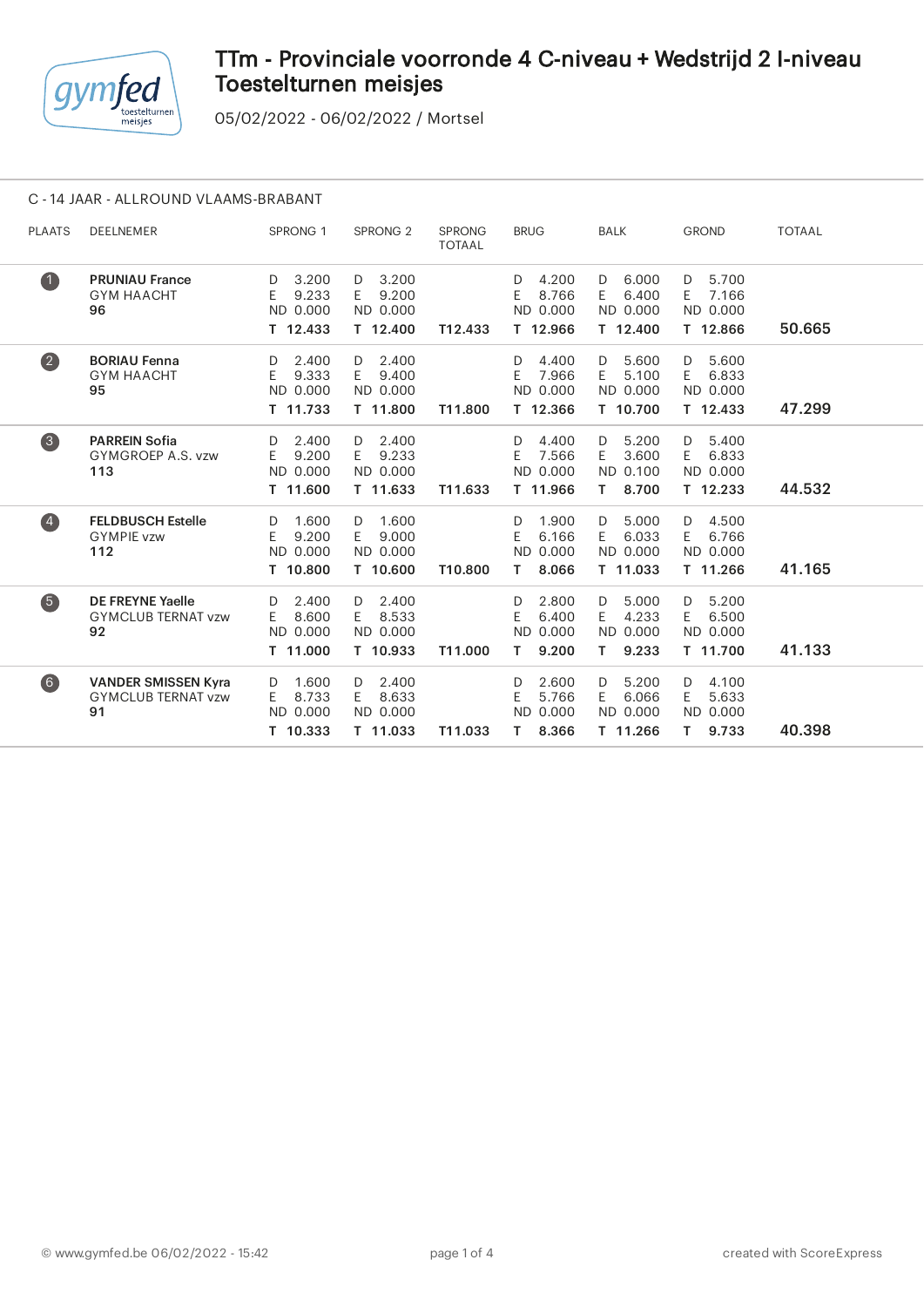

05/02/2022 - 06/02/2022 / Mortsel

### C - 15 JAAR - ALLROUND VLAAMS-BRABANT

| <b>PLAATS</b>     | <b>DEELNEMER</b>                                               | SPRONG <sub>1</sub>                                | SPRONG <sub>2</sub>                                | <b>SPRONG</b><br><b>TOTAAL</b> | <b>BRUG</b>                                           | <b>BALK</b>                                        | <b>GROND</b>                                       | TOTAAL |
|-------------------|----------------------------------------------------------------|----------------------------------------------------|----------------------------------------------------|--------------------------------|-------------------------------------------------------|----------------------------------------------------|----------------------------------------------------|--------|
| $\blacksquare$    | <b>BREYNE Mirte</b><br><b>GYMCLUB TERNAT vzw</b><br>188        | 2.400<br>D.<br>8.500<br>F.<br>ND 0.000<br>T 10.900 | 2.400<br>D.<br>8.700<br>F.<br>ND 0.000<br>T 11.100 | T11.100                        | 3.500<br>D.<br>6.566<br>Н.<br>ND 0.000<br>T 10.066    | 4.600<br>D.<br>7.166<br>F.<br>ND 0.000<br>T 11.766 | 4.300<br>D.<br>6.633<br>F.<br>ND 0.000<br>T 10.933 | 43.865 |
| $\left( 2\right)$ | <b>DESPIEGELAERE GOELE</b><br><b>GYMCLUB TERNAT vzw</b><br>186 | 2.400<br>D.<br>8.033<br>F.<br>ND 0.000<br>T 10.433 | 2.400<br>D.<br>7.866<br>E.<br>ND 0.000<br>T 10.266 | T10.433                        | 2.800<br>D.<br>4.300<br><b>E</b><br>ND 0.000<br>7.100 | 3.400<br>D.<br>5.166<br>F.<br>ND 0.000<br>8.566    | 4.000<br>D.<br>4.466<br>F.<br>ND 0.000<br>8.466    | 34.565 |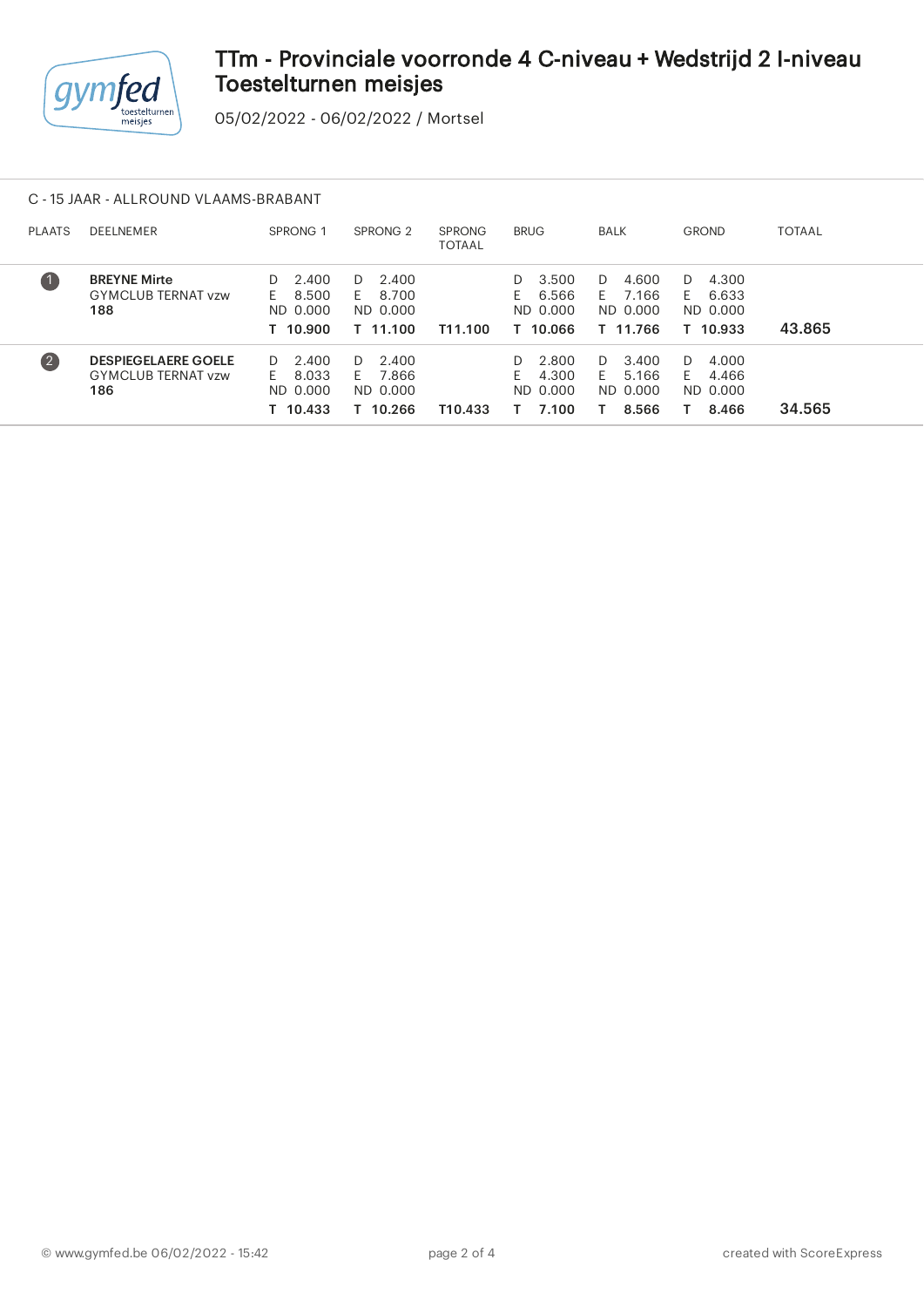

05/02/2022 - 06/02/2022 / Mortsel

### C - 16 JAAR - ALLROUND VLAAMS-BRABANT

| <b>PLAATS</b>           | DEELNEMER                                                    | SPRONG <sub>1</sub>                               | SPRONG <sub>2</sub>                               | <b>SPRONG</b><br><b>TOTAAL</b> | <b>BRUG</b>                                          | <b>BALK</b>                                       | <b>GROND</b>                                      | <b>TOTAAL</b> |  |
|-------------------------|--------------------------------------------------------------|---------------------------------------------------|---------------------------------------------------|--------------------------------|------------------------------------------------------|---------------------------------------------------|---------------------------------------------------|---------------|--|
| $\blacksquare$          | <b>DEWOLF Jutta</b><br><b>GYM HAACHT</b><br>133              | 2.400<br>D<br>9.266<br>E.<br>ND 0.000<br>T 11.666 | 2.400<br>D<br>9.200<br>E.<br>ND 0.000<br>T 11.600 | T11.666                        | 5.000<br>D<br>7.133<br>F.<br>ND 0.000<br>T 12.133    | 6.200<br>D<br>6.800<br>E.<br>ND 0.000<br>T 13.000 | 6.000<br>D<br>7.466<br>E.<br>ND 0.000<br>T 13.466 | 50.265        |  |
| $\overline{\mathbf{2}}$ | <b>VANDERMEULEN Lena</b><br><b>BLAUWPUT OMNISPORT</b><br>145 | 2.400<br>D<br>8.666<br>E.<br>ND 0.000<br>T 11.066 | 2.400<br>D<br>9.200<br>E.<br>ND 0.000<br>T 11.600 | T11.600                        | 2.100<br>D.<br>6.400<br>E<br>ND 0.000<br>8.500<br>Τ. | 4.800<br>D<br>6.700<br>E.<br>ND 0.000<br>T 11.500 | 4.700<br>D<br>E.<br>6.933<br>ND 0.100<br>T 11.533 | 43.133        |  |
| $\left(3\right)$        | <b>GODTS Jenthe</b><br><b>BLAUWPUT OMNISPORT</b><br>146      | 2.400<br>D<br>9.200<br>E.<br>ND 0.000<br>T 11.600 | 2.400<br>D<br>8.966<br>E.<br>ND 0.300<br>T 11.066 | T11.600                        | 1.900<br>D<br>6.400<br>E<br>ND 2.000<br>6.300<br>Τ.  | 5.600<br>D<br>5.633<br>E.<br>ND 0.000<br>T 11.233 | 5.200<br>D<br>7.066<br>E.<br>ND 0.000<br>T 12.266 | 41.399        |  |
| $\left( 4\right)$       | <b>DE BOECK Roxane</b><br><b>GYMPIE vzw</b><br>164           | 2.400<br>D<br>8.533<br>E.<br>ND 0.000<br>T 10.933 | 2.400<br>D<br>9.100<br>E.<br>ND 0.000<br>T 11.500 | T11.500                        | 1.700<br>D<br>E.<br>4.100<br>ND 2.000<br>3.800<br>T. | 6.200<br>D<br>6.166<br>E.<br>ND 0.000<br>T 12.366 | 6.000<br>D<br>7.566<br>E.<br>ND 0.000<br>T 13.566 | 41.232        |  |
| 6                       | <b>DE GEYTER Jozefien</b><br><b>GYMPIE vzw</b><br>163        | 1.600<br>D<br>8.966<br>E.<br>ND 0.000<br>T 10.566 | 1.600<br>D<br>9.266<br>E.<br>ND 0.000<br>T 10.866 | T10.866                        | 1.700<br>D<br>E<br>4.600<br>ND 2.000<br>4.300<br>Τ.  | 5.600<br>D<br>4.600<br>E.<br>ND 0.000<br>T 10.200 | 4.700<br>D<br>7.000<br>E.<br>ND 0.000<br>T 11.700 | 37.066        |  |